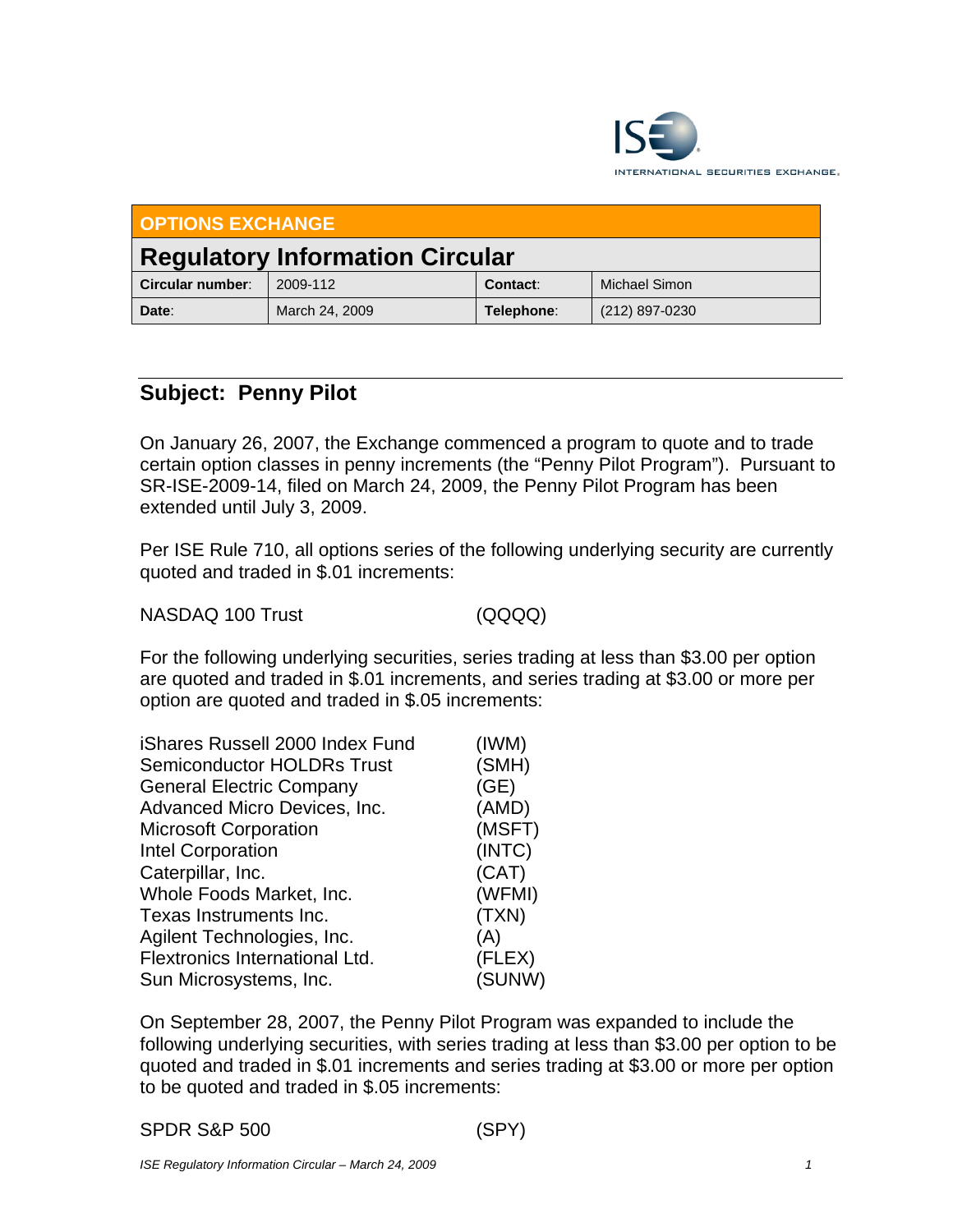| Apple, Inc.                                | (AAPL)         |
|--------------------------------------------|----------------|
| Altria Group, Inc.                         | (MO)           |
| Dendreon Corporation                       | (DNDN)         |
| Amgen, Inc.                                | (AMGN)         |
| Yahoo!, Inc.                               | (YHOO)         |
| Qualcomm, Inc.                             | (QCOM)         |
| <b>General Motors</b>                      | (GM)           |
| <b>Energy Select Sector SPDR</b>           | (XLE)          |
| Diamonds Trust                             | (DIA)          |
| <b>Oil Services HOLDRs</b>                 | (OIH)          |
| <b>NYSE Euronext</b>                       | (NYX)          |
| Cisco Systems                              | (CSCO)         |
| <b>Financial Select Sector SPDR</b>        | (XLF)          |
| AT&T, Inc.                                 | $(\mathsf{T})$ |
| Citigroup, Inc.                            | (C)            |
| Amazon.com, Inc.                           | (AMZN)         |
| Motorola, Inc.                             | (MOT)          |
| <b>Research in Motion Limited</b>          | (RIMM)         |
| Freeport-McMoRan Copper & Gold, Inc. (FCX) |                |
| ConocoPhillips                             | (COP)          |
| Bristol-Myers Squibb Co.                   | (BMY)          |

On March 28, 2008, the Penny Pilot Program was further expanded to include the following underlying securities, with series trading at less than \$3.00 per option to be quoted and traded in \$.01 increments and series trading at \$3.00 or more per option to be quoted and traded in \$.05 increments:

| Goldman Sachs, Inc.                      | (GS)   |
|------------------------------------------|--------|
| Countrywide Financial, Inc.              | (CFC)  |
| <b>Bank of America Corporation</b>       | (BAC)  |
| iShares MSCI Emerging Markets Index Fund | (EEM)  |
| Merrill Lynch & Co., Inc.                | (MER)  |
| Companhia Vale Do Rio Doce               | (RIO)  |
| <b>EMC Corporation</b>                   | (EMC)  |
| <b>Exxon Mobil Corporation</b>           | (XOM)  |
| Wal Mart Stores, Inc.                    | (WMT)  |
| Home Depot, inc.                         | (HD)   |
| <b>Valero Energy Corporation</b>         | (VLO)  |
| Alcoa, Inc.                              | (AA)   |
| Dell, Inc.                               | (DELL) |
| <b>Sandisk Corporation</b>               | (SNDK) |
| Pfizer, Inc.                             | (PFE)  |
| Ebay, Inc.                               | (EBAY) |
| Halliburton                              | (HAL)  |
| Lehman Brothers Holdings, Inc.           | (LEH)  |
| JPMorgan Chase & Co.                     | (JPM)  |
| Washington Mutual, Inc.                  | (WM)   |
| <b>Ford Motor Company</b>                | (F)    |

*ISE Regulatory Information Circular – March 24, 2009* 2